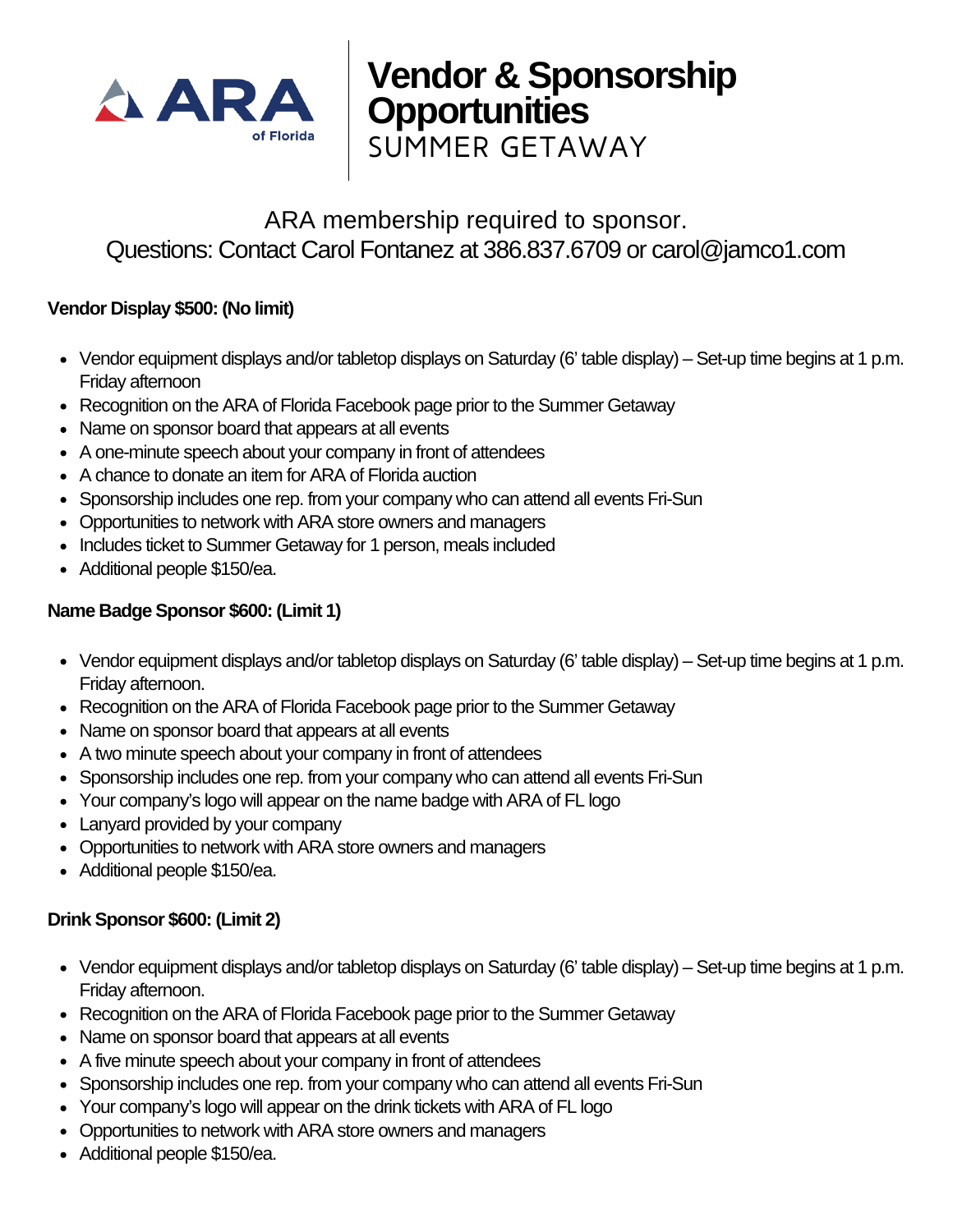#### **Breakfast Sponsors \$750: (Limit 2)**

- Vendor equipment displays and/or tabletop displays on Saturday (6 tables display) Set-up time begins at 1 p.m. Friday afternoon.
- Recognition on the ARA of Florida Facebook page prior to the Summer Getaway
- Name on sponsor board that appears at all events
- A two minute speech about your company in front of attendees
- Introduce speaker
- Sponsorship includes two Reps. from your company who can attend all events Fri-Sun
- Company logo appears on sign in front of room for breakfast
- Your company logo on each table at breakfast
- Play a video or slide show of your company in the background during breakfast
- 10 minute presentation with O&A during breakfast
- Opportunities to network with ARA store owners and managers
- Additional people \$150/ea.

## **Friday Night Reception Sponsor \$1,500: (Limit 1)**

- Vendor equipment displays and/or tabletop displays on Saturday (6 tables display) Set-up time begins at 1 p.m. Friday afternoon.
- Name on all invitations that are sent out to ARA members
- Recognition on the ARA of Florida Facebook page prior to the Summer Getaway
- Name on sponsor board that appears at all events
- A five minute speech about your company in front of attendees
- Welcome everyone at the Friday night reception during event
- Logo at check-in table
- Play a video or slide show of your company in the background during the reception
- Sponsorship includes three reps. from your company who can attend all events Fri-Sun
- Your company logo on each table
- Can hang a banner at event
- Opportunities to network with ARA store owners and managers
- Additional people \$150/ea.

## **Saturday Night Reception Sponsor \$1,500: (Limit 1)**

- Vendor equipment displays and/or tabletop displays on Saturday (6 tables display) Set-up time begins at 1 p.m. Friday afternoon.
- Name on all invitations that are sent out to ARA members
- Recognition on the ARA of Florida Facebook page prior to the Summer Getaway
- Name on sponsor board that appears at all events
- A five minute speech about your company about your company in front of attendees
- Welcome everyone at the Saturday night reception during event
- Logo at check-in table
- Play a video or slide show of your company in the background during the reception
- Sponsorship includes three reps. from your company who can attend all events Fri-Sun
- Your company logo on each table
- Option to hang a banner at event
- Opportunities to network with ARA store owners and managers
- Additional people \$150/ea.